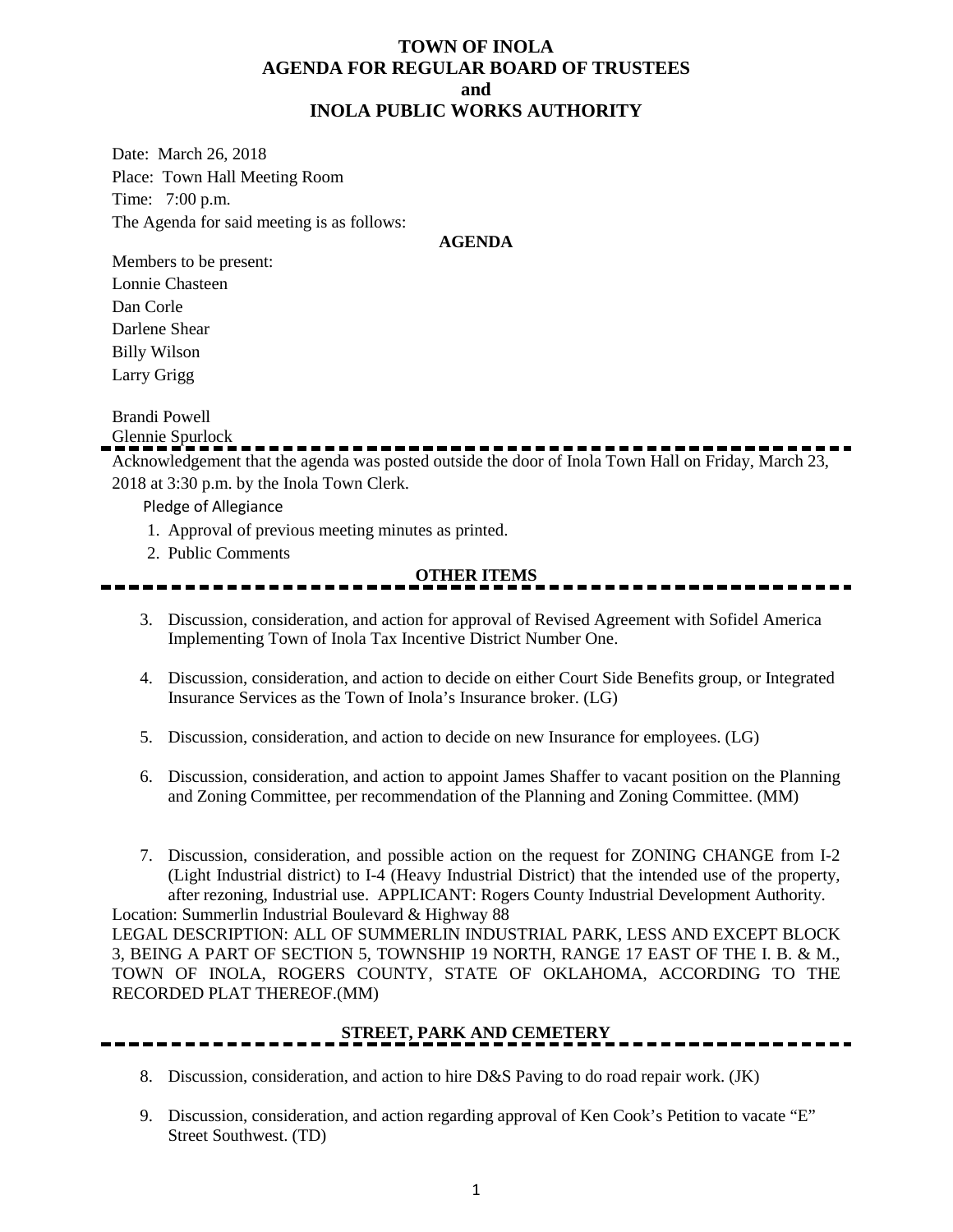10. Discussion, consideration, and action to approve 1st half payment for new playground equipment for Fleming Park for the amount of \$43,450.00 to KOMPAN, INC.

## **POLICE AND FIRE**

11. Discussion, consideration, and action to hire a part time records clerk for the Police Department. (BK)

## **FINANCE AND AUDIT**

- 12. Treasurer's Report.
- 13. Motion to go into PWA.
- 14. Return from PWA.
- 15. Approval of purchase orders as initialed.

# **MAYOR'S COMMENTS**

16. Motion to adjourn.